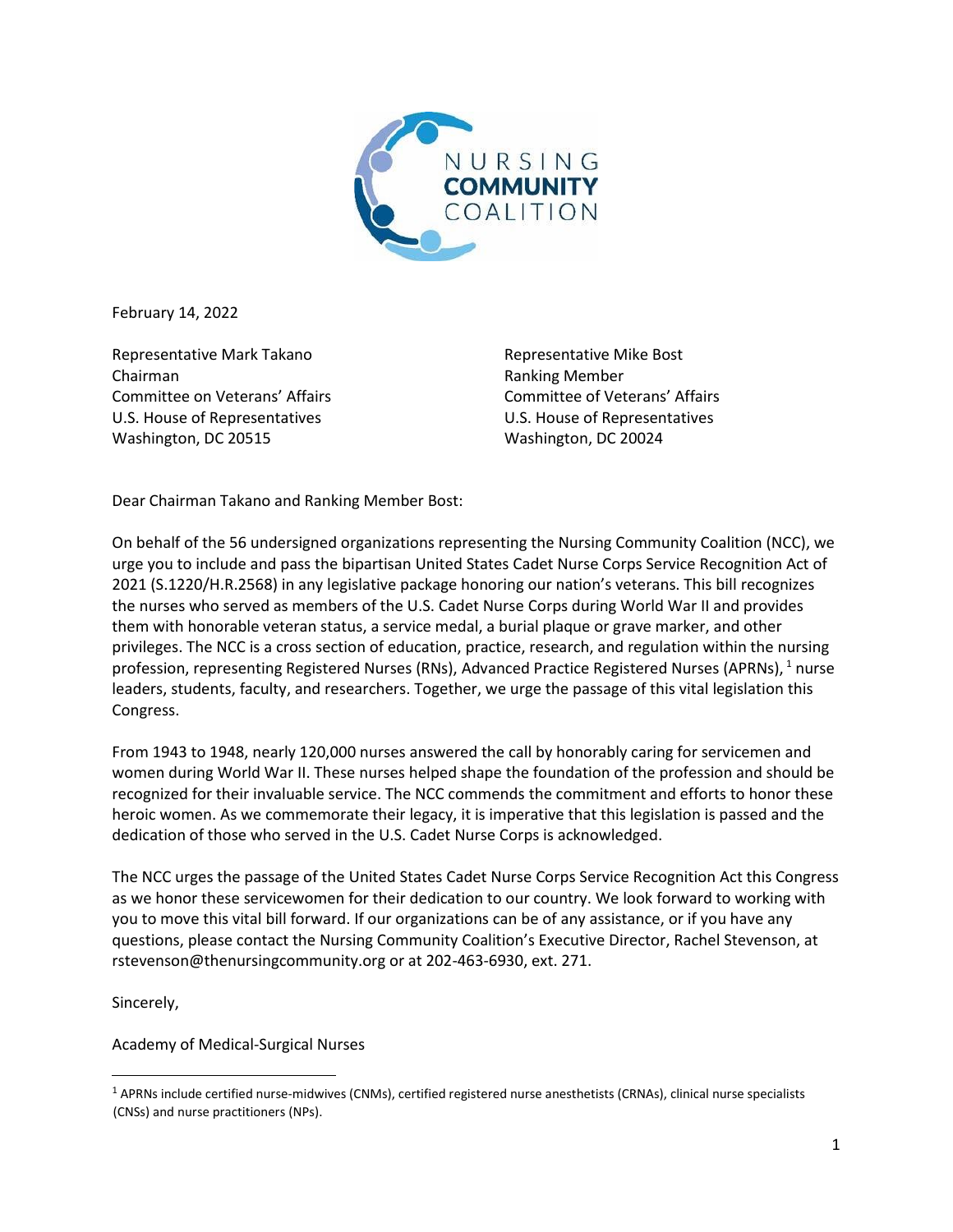Academy of Neonatal Nursing American Academy of Ambulatory Care Nursing American Academy of Nursing American Association of Colleges of Nursing American Association of Critical-Care Nurses American Association of Heart Failure Nurses American Association of Neuroscience Nurses American Association of Nurse Anesthesiology American Association of Nurse Practitioners American Association of Post-Acute Care Nursing American College of Nurse-Midwives American Nephrology Nurses Association American Nurses Association American Nursing Informatics Association American Organization for Nursing Leadership American Pediatric Surgical Nurses Association, Inc. American Public Health Association, Public Health Nursing Section American Psychiatric Nurses Association American Society of PeriAnesthesia Nurses Association for Radiologic and Imaging Nursing Association of Community Health Nursing Educators Association of Nurses in AIDS Care Association of Pediatric Hematology/Oncology Nurses Association of periOperative Registered Nurses Association of Public Health Nurses Association of Rehabilitation Nurses Association of Veterans Affairs Nurse Anesthetists Commissioned Officers Association of the U.S. Public Health Service Dermatology Nurses' Association Emergency Nurses Association Friends of the National Institute of Nursing Research Gerontological Advanced Practice Nurses Association Hospice and Palliative Nurses Association Infusion Nurses Society International Association of Forensic Nurses International Society of Psychiatric-Mental Health Nurses National Association of Clinical Nurse Specialists National Association of Hispanic Nurses National Association of Neonatal Nurse Practitioners National Association of Neonatal Nurses National Association of Nurse Practitioners in Women's Health National Association of Pediatric Nurse Practitioners National Association of School Nurses National Black Nurses Association National Council of State Boards of Nursing National Hartford Center of Gerontological Nursing Excellence National League for Nursing National Organization of Nurse Practitioner Faculties